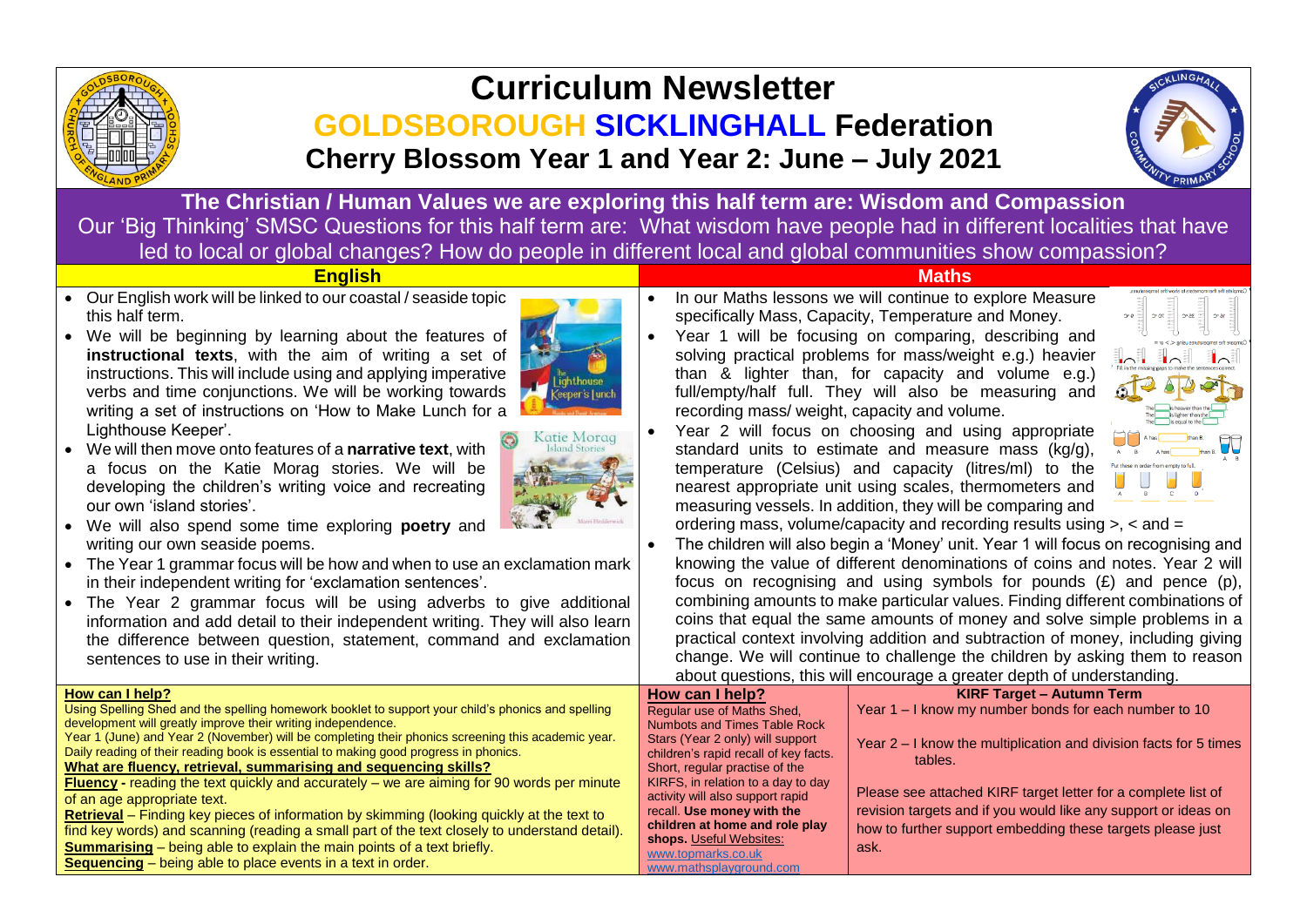| <b>Curriculum: Key Skills, Knowledge and Enrichment</b>                                                                                                                                                                                                                                                                                                                                                                                                                                                                                                                                                                                                                                                                                                                                                                                                                                                                                                                                                                                                                                                                                                                                                                                                                               |                                                                                                                                                                                                                                                                                                                                                                                                                                                                                                                                                                                                                                                                                                                                                                                                                                                                                                                                                                                                                                                                                                                                                                                                                                                                                                                 |                                                                                                                                                                                                                                                                                                                                                                                                                                                                                                                                                                                                                                                                                                                                                                                                                                                                                                                                                                                                                                                                                                                     |
|---------------------------------------------------------------------------------------------------------------------------------------------------------------------------------------------------------------------------------------------------------------------------------------------------------------------------------------------------------------------------------------------------------------------------------------------------------------------------------------------------------------------------------------------------------------------------------------------------------------------------------------------------------------------------------------------------------------------------------------------------------------------------------------------------------------------------------------------------------------------------------------------------------------------------------------------------------------------------------------------------------------------------------------------------------------------------------------------------------------------------------------------------------------------------------------------------------------------------------------------------------------------------------------|-----------------------------------------------------------------------------------------------------------------------------------------------------------------------------------------------------------------------------------------------------------------------------------------------------------------------------------------------------------------------------------------------------------------------------------------------------------------------------------------------------------------------------------------------------------------------------------------------------------------------------------------------------------------------------------------------------------------------------------------------------------------------------------------------------------------------------------------------------------------------------------------------------------------------------------------------------------------------------------------------------------------------------------------------------------------------------------------------------------------------------------------------------------------------------------------------------------------------------------------------------------------------------------------------------------------|---------------------------------------------------------------------------------------------------------------------------------------------------------------------------------------------------------------------------------------------------------------------------------------------------------------------------------------------------------------------------------------------------------------------------------------------------------------------------------------------------------------------------------------------------------------------------------------------------------------------------------------------------------------------------------------------------------------------------------------------------------------------------------------------------------------------------------------------------------------------------------------------------------------------------------------------------------------------------------------------------------------------------------------------------------------------------------------------------------------------|
| $Topic -$                                                                                                                                                                                                                                                                                                                                                                                                                                                                                                                                                                                                                                                                                                                                                                                                                                                                                                                                                                                                                                                                                                                                                                                                                                                                             | <b>Science -</b>                                                                                                                                                                                                                                                                                                                                                                                                                                                                                                                                                                                                                                                                                                                                                                                                                                                                                                                                                                                                                                                                                                                                                                                                                                                                                                | P.E                                                                                                                                                                                                                                                                                                                                                                                                                                                                                                                                                                                                                                                                                                                                                                                                                                                                                                                                                                                                                                                                                                                 |
| <b>Our focus is: Seaside</b>                                                                                                                                                                                                                                                                                                                                                                                                                                                                                                                                                                                                                                                                                                                                                                                                                                                                                                                                                                                                                                                                                                                                                                                                                                                          | <b>Our focus is: Materials</b>                                                                                                                                                                                                                                                                                                                                                                                                                                                                                                                                                                                                                                                                                                                                                                                                                                                                                                                                                                                                                                                                                                                                                                                                                                                                                  | is.<br>Our<br>focus<br>Throwing, Jumping and                                                                                                                                                                                                                                                                                                                                                                                                                                                                                                                                                                                                                                                                                                                                                                                                                                                                                                                                                                                                                                                                        |
| <b>Skills / Knowledge to be developed:</b><br>Over the course of this term, we will be<br>investigating, describing and locating local and<br>worldwide seaside locations. As well as classifying<br>key features of places into 'natural' and 'man-<br>made'. We will also use a range of information to<br>describe a UK seaside resort (Whitby in Yorkshire)<br><b>Greater Depth Challenges:</b><br>Children will be challenged to name a number of<br>seaside resorts of the UK using a map and describe<br>and classify a wider range of human and physical<br>features from the seaside. e.g. sea, beach, houses,<br>boats, lighthouse, beach hut, rock pools, pebbles,<br>seashells and pier. They will give more detail about<br>how seaside resorts have changed over time and<br>make comparisons between features of different<br>beaches we have looked at this year.<br>In addition to the above, Year 2 will also have to<br>explain and apply knowledge to identify different<br>human environments, such as the local seaside<br>area & contrasting settlements such as a village &<br>a city. They will be able to describe their features &<br>some activities that occur there using<br>a range of key vocabulary.<br><b>Applied through:</b><br>Geography/English | Skills / knowledge to be developed: Year 1 will<br>be learning to describe the properties of different<br>materials; sort objects and materials using a range<br>of properties and choose an appropriate method for<br>testing an object for a particular property.<br><b>Year 2</b> pupils will be deepening their understanding<br>of materials and their properties, classifying objects<br>made of one material in different ways e.g. a group<br>of objects made of metal and classifying in different<br>ways or one type of object made from a range of<br>materials e.g. a collection of spoons made of<br>different materials.<br><b>Greater Depth Challenges:</b><br>Test the properties of objects e.g. absorbency of<br>cloths, strength of party hats made of different<br>papers, stiffness of paper plates, waterproofness of<br>shelters. Explain why the given materials are or are<br>not suitable for that purpose. They will reason and<br>justify their understanding about different questions<br>that are posed e.g. 'Paper is unsuitable for a model<br>boat. Do you agree or disagree?' They will use the<br>areas of provision to test the hypothesis.<br><b>Applied through:</b><br>Discussion, challenges in areas of provision, True<br>or False questions and hypotheses to test. | Running in Isolation<br>Skills / knowledge to<br>be<br>developed:<br>The children will learn to hit a ball with control using<br>an appropriate object and explore throwing and<br>catching in different ways. They will experiment<br>with different ways of travelling, throwing and<br>jumping, increasing their awareness of speed and<br>distance.<br>Year 2 (and challenges for Y1 will include) throwing<br>a variety of objects with one hand and catching and<br>controlling a ball in movement, working with a<br>partner or in a small group to be able to hit a ball.<br>They will be learning to jump from a stationary<br>position with control to change speed and direction<br>whilst running and remember to repeat and link<br>combinations of skills where necessary.<br>Greater Depth Challenges: The children will need<br>to use their bodies and a variety of equipment with<br>greater control and coordination whilst running.<br>They will also begin to lead others in a simple team<br>game using encouragement and coaching to<br>support their team mates.<br><b>Applied through:</b> |
| How can I help?                                                                                                                                                                                                                                                                                                                                                                                                                                                                                                                                                                                                                                                                                                                                                                                                                                                                                                                                                                                                                                                                                                                                                                                                                                                                       | How can I help?                                                                                                                                                                                                                                                                                                                                                                                                                                                                                                                                                                                                                                                                                                                                                                                                                                                                                                                                                                                                                                                                                                                                                                                                                                                                                                 | <b>Athletics</b><br>How can I help?                                                                                                                                                                                                                                                                                                                                                                                                                                                                                                                                                                                                                                                                                                                                                                                                                                                                                                                                                                                                                                                                                 |
| Ask the children to share what they have learnt in<br>class about seaside locations both local and<br>worldwide. Discuss different man-made and<br>natural features locality and further afield as you<br>travel. Could you visit the seaside?                                                                                                                                                                                                                                                                                                                                                                                                                                                                                                                                                                                                                                                                                                                                                                                                                                                                                                                                                                                                                                        | Discuss the properties of everyday materials you<br>have at home, using words like heavy, light,<br>absorbent, float, sink, waterproof. Can children<br>identify what objects are made out of and explain<br>the reasons why? For example, Lego is made out<br>of plastic because it is durable and waterproof.                                                                                                                                                                                                                                                                                                                                                                                                                                                                                                                                                                                                                                                                                                                                                                                                                                                                                                                                                                                                 | Please ensure that children have PE kit (including<br>trainers) for the whole week as other indoor and<br>outdoor sessions might take place at alternative<br>times. They may need additional layers, hats and<br>sun cream applied at the start of the school day as<br>lessons will be outside.                                                                                                                                                                                                                                                                                                                                                                                                                                                                                                                                                                                                                                                                                                                                                                                                                   |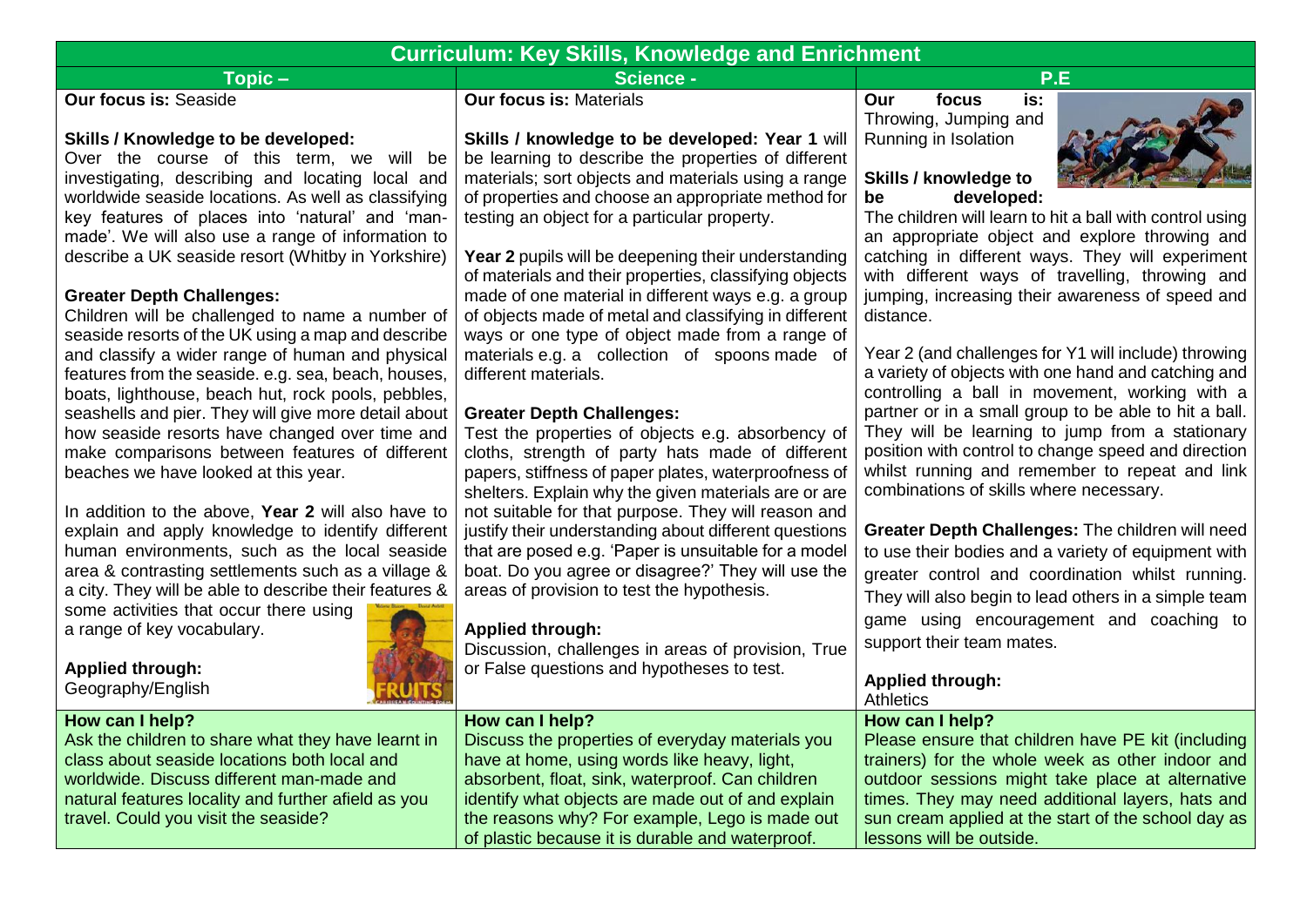| <b>Curriculum: Key Skills, Knowledge and Enrichment</b>                                                                                                                                                                                                                                                                                                               |                                                                                                                                                                                                                                                                                                    |                                                                                                                                                                                                                                                                                                                                                        |                                                                                                                                                                                                                                                                                                                                                                                                           |
|-----------------------------------------------------------------------------------------------------------------------------------------------------------------------------------------------------------------------------------------------------------------------------------------------------------------------------------------------------------------------|----------------------------------------------------------------------------------------------------------------------------------------------------------------------------------------------------------------------------------------------------------------------------------------------------|--------------------------------------------------------------------------------------------------------------------------------------------------------------------------------------------------------------------------------------------------------------------------------------------------------------------------------------------------------|-----------------------------------------------------------------------------------------------------------------------------------------------------------------------------------------------------------------------------------------------------------------------------------------------------------------------------------------------------------------------------------------------------------|
| <b>French</b>                                                                                                                                                                                                                                                                                                                                                         | <b>Music</b>                                                                                                                                                                                                                                                                                       | <b>PSHE / Wellbeing</b>                                                                                                                                                                                                                                                                                                                                | R.E.                                                                                                                                                                                                                                                                                                                                                                                                      |
| Our focus<br>is:<br><b>Simple Greetings</b><br><b>Les Salutations</b>                                                                                                                                                                                                                                                                                                 | Our focus is:<br>Reflect, Rewind and Reply                                                                                                                                                                                                                                                         | Our focus is: Relationship, Sex and<br>Health Education as outlined in the<br>recent RSHE / PSHE consultation.                                                                                                                                                                                                                                         | Our focus is: Art and Other Faiths<br>Week                                                                                                                                                                                                                                                                                                                                                                |
| Hello<br>Bonjour<br>Goodbye<br>Au revoir<br>How are you?<br>Commut ça va?<br>Lam fino<br>Ça va birn<br>Great<br>Três birn<br>Poorly<br>Mai<br><b>Skills</b><br>knowledge to be developed:<br>They will begin to point to written<br>French words that they recognise.<br>Recognise and use greetings.<br>(Bonjour/<br>Au<br>revoir/Monsieur/<br>Madame/ mademoiselle) | Skills / knowledge to be<br>developed:<br>Listen and Appraise Classical music.<br>Continue to embed the foundations<br>of the interrelated dimensions of<br>music using voices and instruments.<br>Singing.<br>Play instruments within the song.<br>Improvisation using voices and<br>instruments. | Wellbeing: Feeling Good and Being<br>Me<br>Skills / knowledge to be developed:<br>Children should know about the<br>changes that have happened to their<br>bodies since birth and the process of<br>growing from young to old, including<br>how people's needs change. Children<br>will discuss that there are different                               | Skills / knowledge to be developed:<br>Children will notice and explore ideas<br>traditions from Buddhism by asking<br>questions; collecting ideas; talking<br>about objects, people and materials;<br>retelling stories and sharing their<br>ideas about art work, stories and<br>music. They will respond using<br>different forms of creative expression.<br><b>Greater Depth Challenges: Children</b> |
| Recall how to say my name.<br>(Je m'appelle)                                                                                                                                                                                                                                                                                                                          | Composition.<br><b>Greater Depth Challenges:</b>                                                                                                                                                                                                                                                   | types of relationships including<br>families, friends and others (this<br>includes same sex families) and<br>respect those differences.                                                                                                                                                                                                                | will suggest meanings for the art work<br>and stories they encounter.<br>Applied through: All children will                                                                                                                                                                                                                                                                                               |
| <b>Greater Depth Challenges:</b><br>Discover where French is spoken<br>around the world                                                                                                                                                                                                                                                                               | Discuss and reflect on music heard<br>at home. Express their own opinions<br>for different genres of music.<br><b>Applied through:</b>                                                                                                                                                             | <b>Greater Depth Challenges: Pupils</b><br>should reflect, identify their strengths,<br>identify areas for improvement & set<br>high aspirations &                                                                                                                                                                                                     | produce a final piece of Art work and<br>writing explaining what they have<br>learned about Buddhism during the<br>week.                                                                                                                                                                                                                                                                                  |
| Applied through: Discussion and<br>conversation.                                                                                                                                                                                                                                                                                                                      | Discussion and Music lessons<br><b>CO</b> chararge<br>MUSICAL SCHOOL                                                                                                                                                                                                                               | 7 Steps of relax Kids<br>goals.<br>Relaxation.<br><b>MOVE</b><br><b>PLAY</b><br><b>Applied</b><br>through:<br><b>STRETCH</b><br>Discussion / Circle<br><b>FEEL</b><br>time/debate/Relax<br><b>BREATHE</b><br>Kids / Reading Books<br><b>BELIEVE</b><br><b>Effirmation: for self ed</b><br>confidence & assets<br><b>RELAX</b> Musikalize for the order |                                                                                                                                                                                                                                                                                                                                                                                                           |
| How can I help?<br>Encourage your child to teach you<br>the names for the different colours?<br>Are any similar to our language?                                                                                                                                                                                                                                      | How can I help?<br>Listen to different genres of music<br>together and see how they make you<br>feel.                                                                                                                                                                                              | How can I help?<br>Talk with your child about their<br>and<br>explore<br>mindful<br>emotions<br>moments using Relax Kids activities<br>or Cosmic Yoga.<br>https://www.relaxkids.com/                                                                                                                                                                   | How can I help?<br>Art and Other Cultures week will take<br>place from the 5th July. Ask your<br>child about the stories they have<br>shared and the art work they have<br>explored.                                                                                                                                                                                                                      |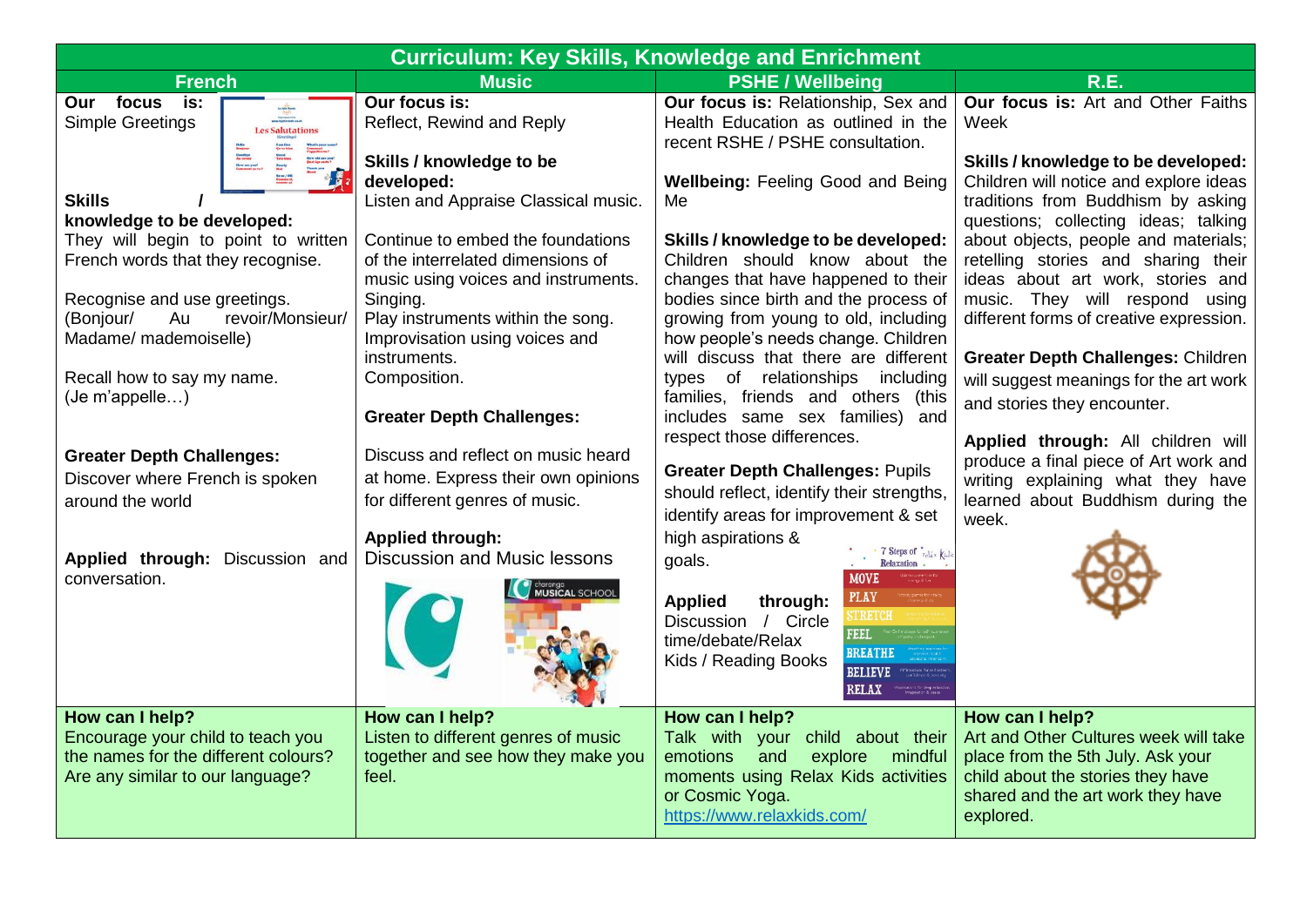| <b>Curriculum: Key Skills, Knowledge and Enrichment</b>                                                                                                                                                                                                                                                                                                                                                                                                                                                                  |                                                                                                                                                                                      |                                                                                                                                                                                                                                                                                                                                                                                                                                                                  |                                                                                                                                                       |
|--------------------------------------------------------------------------------------------------------------------------------------------------------------------------------------------------------------------------------------------------------------------------------------------------------------------------------------------------------------------------------------------------------------------------------------------------------------------------------------------------------------------------|--------------------------------------------------------------------------------------------------------------------------------------------------------------------------------------|------------------------------------------------------------------------------------------------------------------------------------------------------------------------------------------------------------------------------------------------------------------------------------------------------------------------------------------------------------------------------------------------------------------------------------------------------------------|-------------------------------------------------------------------------------------------------------------------------------------------------------|
| <b>Art</b>                                                                                                                                                                                                                                                                                                                                                                                                                                                                                                               | How can I help?                                                                                                                                                                      | <b>Computing -</b>                                                                                                                                                                                                                                                                                                                                                                                                                                               | How can I help?                                                                                                                                       |
| Our Focus is: Design - Developing,<br>planning and communicating ideas.<br><b>Skills/Knowledge to</b><br>be developed:<br>Identify a purpose for<br>what they intend to<br>design and make. Identify simple<br>design criteria. Develop their design<br>ideas through discussion,<br>observation, drawing and modelling.<br>All these skills will lead up to making<br>an under the sea diorama.<br><b>Greater Depth Challenges:</b><br>Evaluate against their design criteria.<br><b>Applied through: Art and Topic</b> | Please keep hold of any shoe boxes<br>you may have!<br>You could talk to you child about what<br>a diorama is, why it might be useful<br>and what sea creatures they may<br>include. | <b>Our focus is: Information</b><br>W <sup>1</sup><br>Technology – Creating<br>content<br>Skills / knowledge to be<br>D<br>developed:<br>Use technology<br>purposefully to organise, store and<br>retrieve digital content.<br>Use technology purposefully to create<br>and manipulate digital content.<br><b>Greater Depth Challenges:</b><br>children will confidently use transitions<br>and design in PowerPoints<br><b>Applied through: Computing, PSHE</b> | <b>Greater Depth Challenges:</b><br>children will confidently use transitions<br>and design in PowerPoints<br><b>Applied through: Computing, PSHE</b> |

|                         | <b>Homework</b>                                                                    | Any Other Information / Dates for the Diary                                      |
|-------------------------|------------------------------------------------------------------------------------|----------------------------------------------------------------------------------|
| <b>Ongoing Homework</b> |                                                                                    | Please ensure that their P.E Kit is in school all week as the children are doing |
|                         | Reading: a minimum of 15 minutes reading every night (logged by the                | really well learning to get dressed and undressed. They are able to use their    |
|                         | children and noted in their Home School Diary).                                    | kits whenever P.E and we are not limited to one day for physical activity.       |
|                         | <b>KIRF Target: See attached letter.</b>                                           |                                                                                  |
|                         | Maths: Please use Numbots or Maths Shed weekly to practise rapid recall            | We encourage you to look at the Class Page on the school website to see          |
| skills.                 |                                                                                    | what the children have been doing, and to follow our school Twitter account      |
|                         | <b>Spellings:</b> Learn the list of spellings which are given to the children each | @GS_Federation as we regularly post updates and photographs of what your         |
|                         | Friday. The patterns change every week. The children should also be                | children are learning.                                                           |
|                         | practicing their Common Exception words, these can be found in their               |                                                                                  |
|                         | spelling homework booklets.                                                        | 7th June - School reopens                                                        |
|                         |                                                                                    | 24th June - School photographs                                                   |
|                         | Please encourage your children to discuss their homework at home in                | 25th June - PTFA Painting Pots Day                                               |
|                         | order that they develop the skills of explanation and reasoning.                   | 2nd July – Reports handed to parents                                             |
|                         |                                                                                    | 5th July – Sports day at 1pm (depending upon weather and restrictions)           |
|                         |                                                                                    | 7th July - Transition afternoon for all children                                 |
|                         |                                                                                    | 8th July – Transition morning for all children                                   |
|                         |                                                                                    | 12th July – Reserve Sports day at 1pm (depending upon restrictions)              |